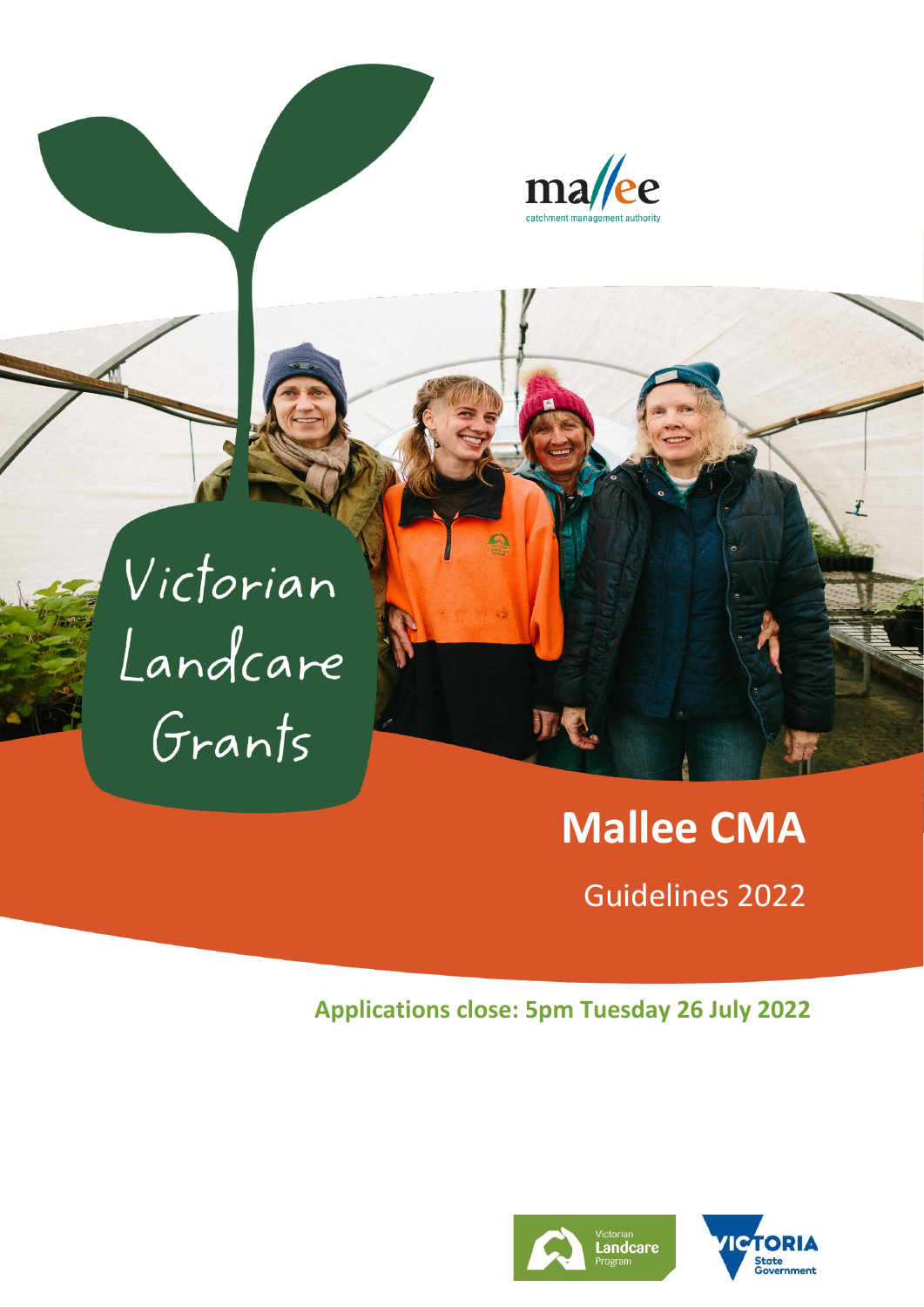# **Acknowledgements**

#### **Acknowledgment**

We acknowledge and respect Victorian Traditional Owners as the original custodians of Victoria's land and waters, their unique ability to care for Country and deep spiritual connection to it. We honour Elders past and present whose knowledge and wisdom has ensured the continuation of culture and traditional practices.

We are committed to genuinely partner, and meaningfully engage, with Victoria's Traditional Owners and Aboriginal communities to support the protection of Country, the maintenance of spiritual and cultural practices and their broader aspirations in the 21st century and beyond.



# **Our commitment to inclusion and diversity**

The Victoria Landcare Program supports liveable, inclusive and sustainable communities. The Victorian Landcare Program supports a Landcare and environmental volunteering culture that is diverse in ability, gender, sexuality, age, socio-economic status, and cultural and linguistic background. The Victorian Landcare Program believes everyone has the right to feel safe, welcome and have their life experience valued. Fostering diversity and inclusion helps people to learn from each other and develop new ways to work effectively.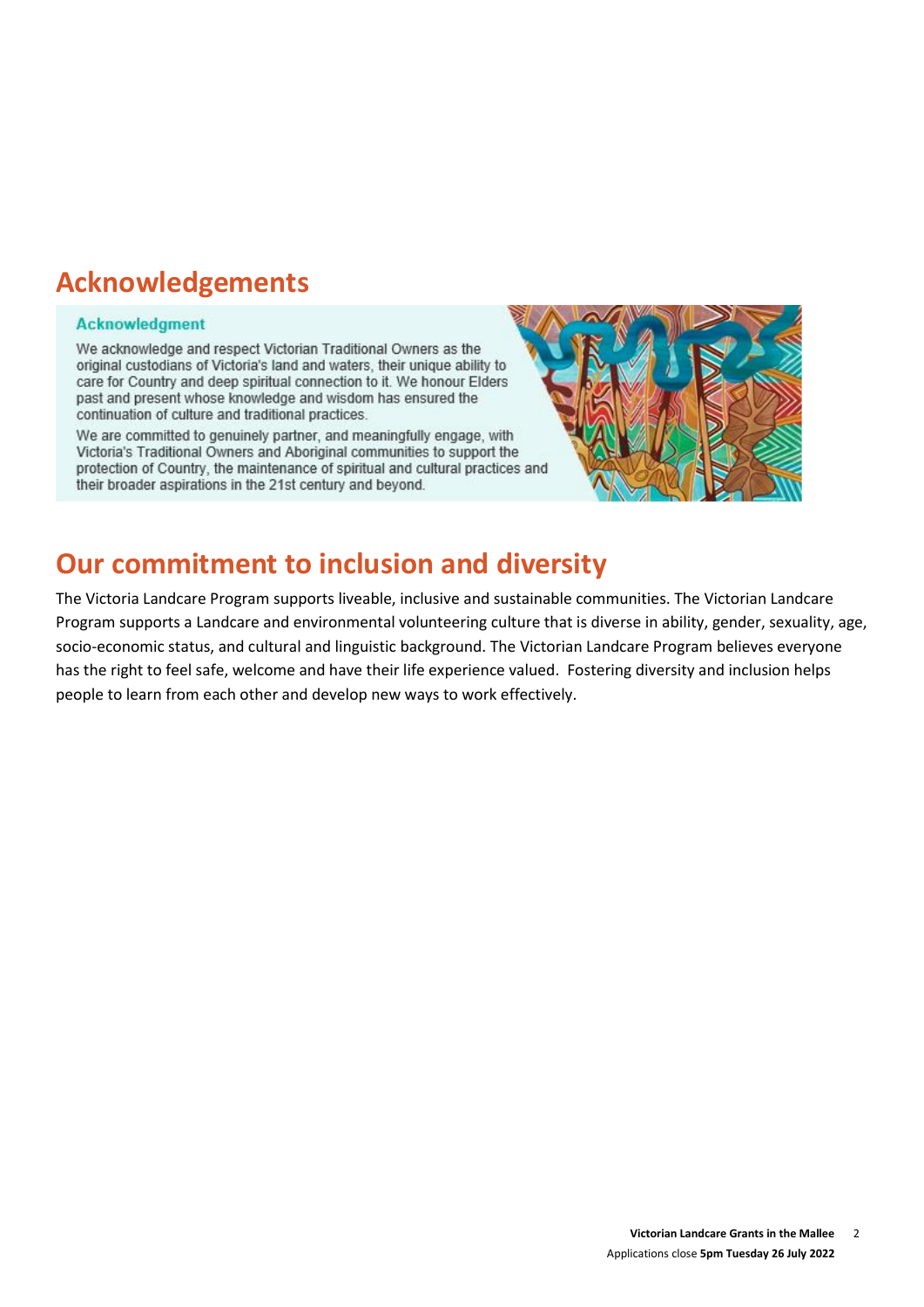# **Victorian Landcare Grants in the Mallee**

#### **What are the Victorian Landcare Grants?**

The Victorian Government is providing funding to support Landcare and environmental volunteer groups and networks undertaking on-ground works, education and capacity building projects to protect and restore our land and natural environment.

The objectives of the Victorian Landcare Grants are:

- To fund projects that address local, regional and state land and environment priorities through delivery of:
	- On-ground works
	- Capacity building activities
	- Community education and engagement
- To sustain Landcare and other environmental volunteer groups and networks by providing support grants, particularly for groups whose continuing existence will benefit from this support.

#### **How much funding is available?**

A total of \$3.35 million is available for project and support grants across Victoria.

#### **What type of grants are available?**

#### **Project Grants**

Up to **\$20,000** may be provided to eligible groups and networks for:

o On-ground works, capacity building activities, community education and engagement that protects, or improves natural assets such as native vegetation, native fauna, waterways, wetlands and soils.

Note: Projects must be completed and reported on by 30 November 2023

More than one application can be submitted.

#### **Support Grants**

Up to **\$500** may be provided to eligible groups and networks for start-up and support funding for:

o Assistance with costs such as insurance, incorporation and operational needs, or meetings and events or newsletters, websites and other communication.

Note: groups and networks can apply for both Support and Project Grants, however if successful in receiving a Project Grant they will not receive a Support Grant.

To apply for a Project Grant read these guidelines before completing the application form at <https://delwp.smartygrants.com.au/MALLEE2022VLG>

#### **When do applications close?**

Applications close at 5pm on **Tuesday 26 July 2022**.

To apply for a Support Grant complete the application form at <https://delwp.smartygrants.com.au/MALLEE2022VLG>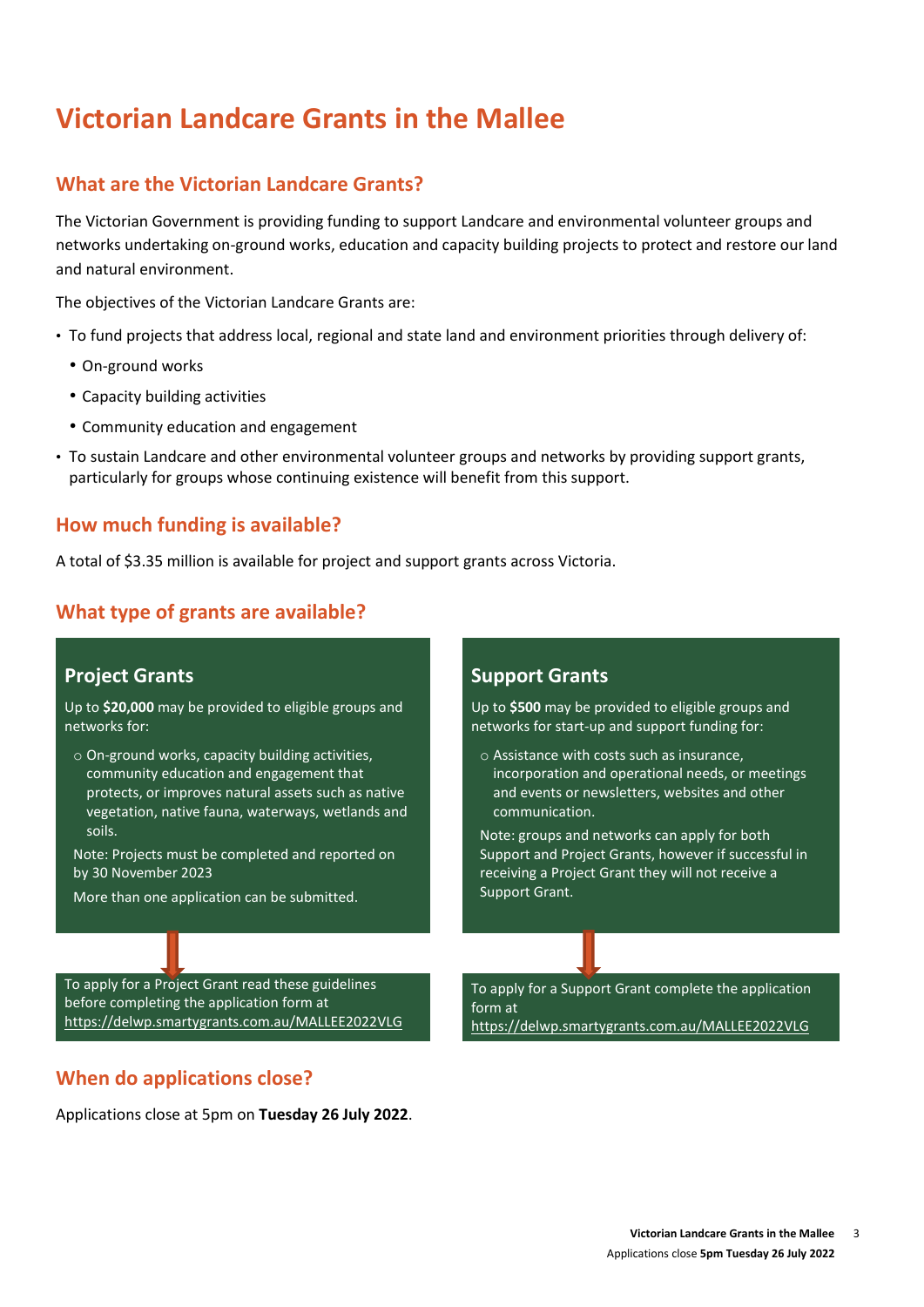# **Eligibility Requirements**

# **Who can apply?**

Victorian Landcare and environmental volunteer groups and networks that are community-based and have a focus on on-ground land and natural environment improvement work are eligible to apply. This includes Landcare groups and networks, Friends of groups, Conservation Management Networks, Coastcare groups and Aboriginal groups and organisations working on Country.

To be eligible, applicants must be either:

- an incorporated association registered through Consumer Affairs Victoria
- affiliated with Landcare Victoria Incorporated as a member group
- registered as a not-for-profit organisation with the Australian Charities and Not-for-profits Commission (ACNC)
- an incorporated association registered through the [Office of the Registrar of Indigenous Corporations.](https://www.oric.gov.au/start-corporation/registration-options)

Applicants must also:

• Hold insurance sufficient to safeguard volunteers and participants involved in the funded activities, including public liability insurance of at least \$10 million and personal accident insurance.

Groups and networks that do not meet the above requirements can still apply for funding but must operate under the auspices of a sponsor organisation that meets these requirements. You will be required to supply written approval (such as supporting letter) from your sponsor (auspice) as part of your application. See 'Do we need a sponsor (auspice)' on page 10.

#### **Who cannot apply?**

**Ineligible applicants** include Commonwealth Government agencies, private companies, private individuals, Catchment Management Authorities, industry bodies, State Government statutory bodies/authorities, water authorities and Local Government.

Previous recipients of VLG funding with outstanding reporting requirements are ineligible for further funding until reporting requirements are met.

#### **2022 Group Health Survey**

All groups that apply for a project or support grant **must complete the 2022 Group Health Survey** as part of the application form.

The information provided by this annual survey is vital for understanding the health of Landcare and other environmental volunteer groups and networks across Victoria and is used in Catchment Management Authority (CMA) and Victorian Government planning, reporting and communications.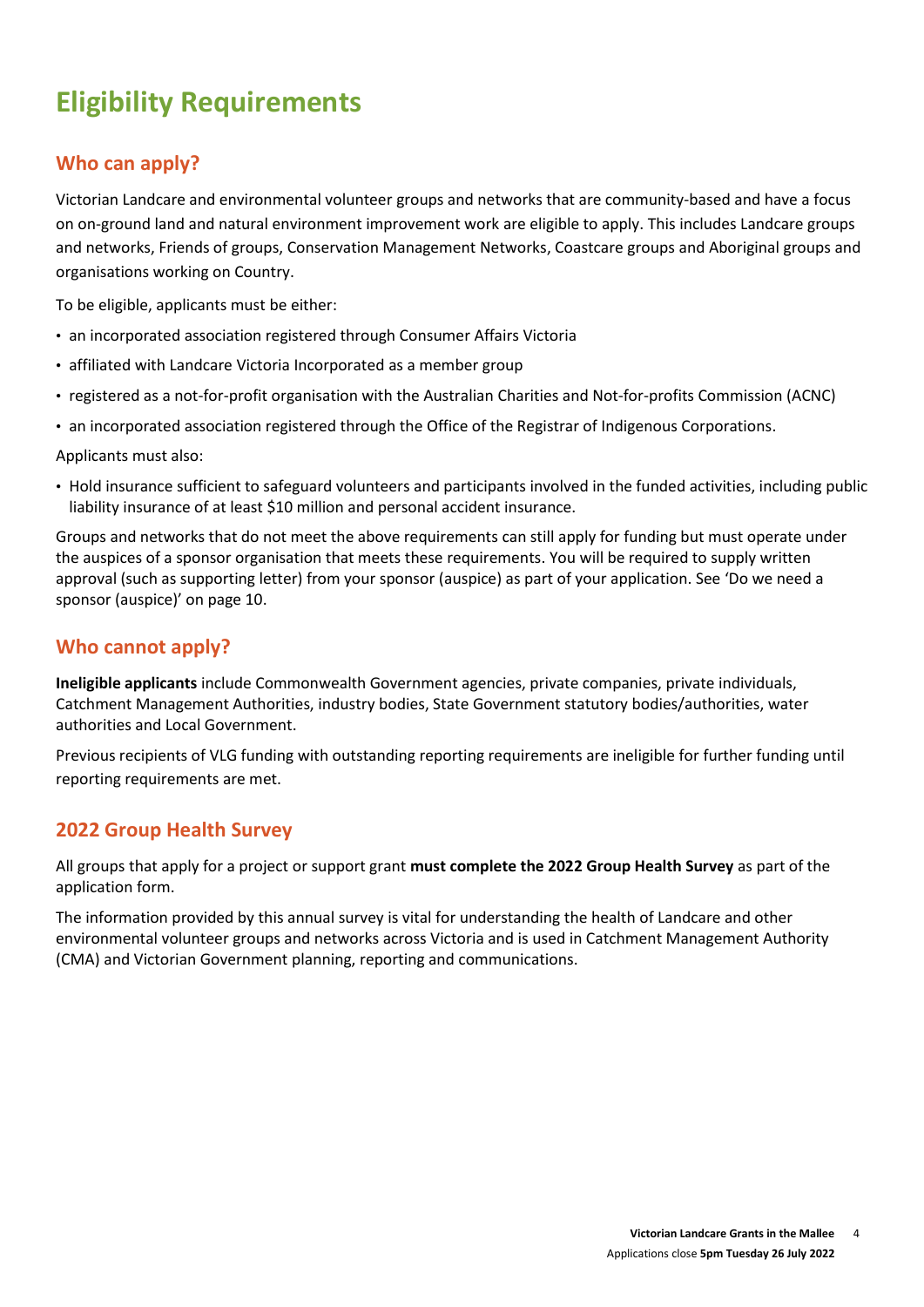# **Project Grant Requirements**

### **What will be funded?**

These grants will fund projects **up to \$20,000** that:

- Are delivered within the Mallee CMA region
- Deliver activities to protect or improve natural assets such as native vegetation, native fauna, waterways, wetlands and soils including:
	- **On-ground works** such as weed control, pest plant and animal control, protective fencing, revegetation, artificial habitat, soil stabilisation (conditions apply to some works – see 'What will not be funded' below)
	- **Community capacity building**, education and engagement activities such as property planning courses, field days, education events, demonstration sites, knowledge-gathering (e.g. surveys)
- Meet the following conditions:
	- **Project management** costs are not to exceed 15% of the total funding requested.
	- Total cost of **capital items and equipment** are not to exceed \$3,000. You will need to demonstrate a clear need and community benefit for any capital items included in your budget. Capital items will need to become a registered asset of the applicant group or auspice organisation.
	- Ensuring that **health and safety, cultural heritage and biodiversity impacts** have been taken into account, particularly for eligible activities that have the potential for harm such as warren/den ripping.
	- Can be completed and reported on no later than 30 November 2023.

More than one project grant application can be submitted by a group/network.

**Value for money** will be considered in the assessment process. You will need to demonstrate that all activities and budget items are necessary for the success of the project and that the amounts requested are reasonable. Projects that include in-kind contributions including time, resources or funds will demonstrate greater value for money.

It is recommended that projects are designed to be **scalable** to allow partial funding in the event that full funding is not available for all projects. Generally, higher scoring projects will be funded, however the Regional Assessment Panel will also consider:

- overall mix of project types, locations and geographic coverage
- overall mix of groups/networks to be supported

Contact your Regional Landcare Coordinator (details below) to discuss your project before submitting an application. They will provide further advice and guidance on regional priorities to help you prepare your application.

#### **What will not be funded?**

The following activities will not be funded:

- Amenity and beautification projects
- Shooting, poisoning, trapping, explosive or fumigation methods for pest animal control. This includes engaging a contractor to undertake these activities
- Boundary fencing
- Barbed wire fencing
- Non-indigenous vegetation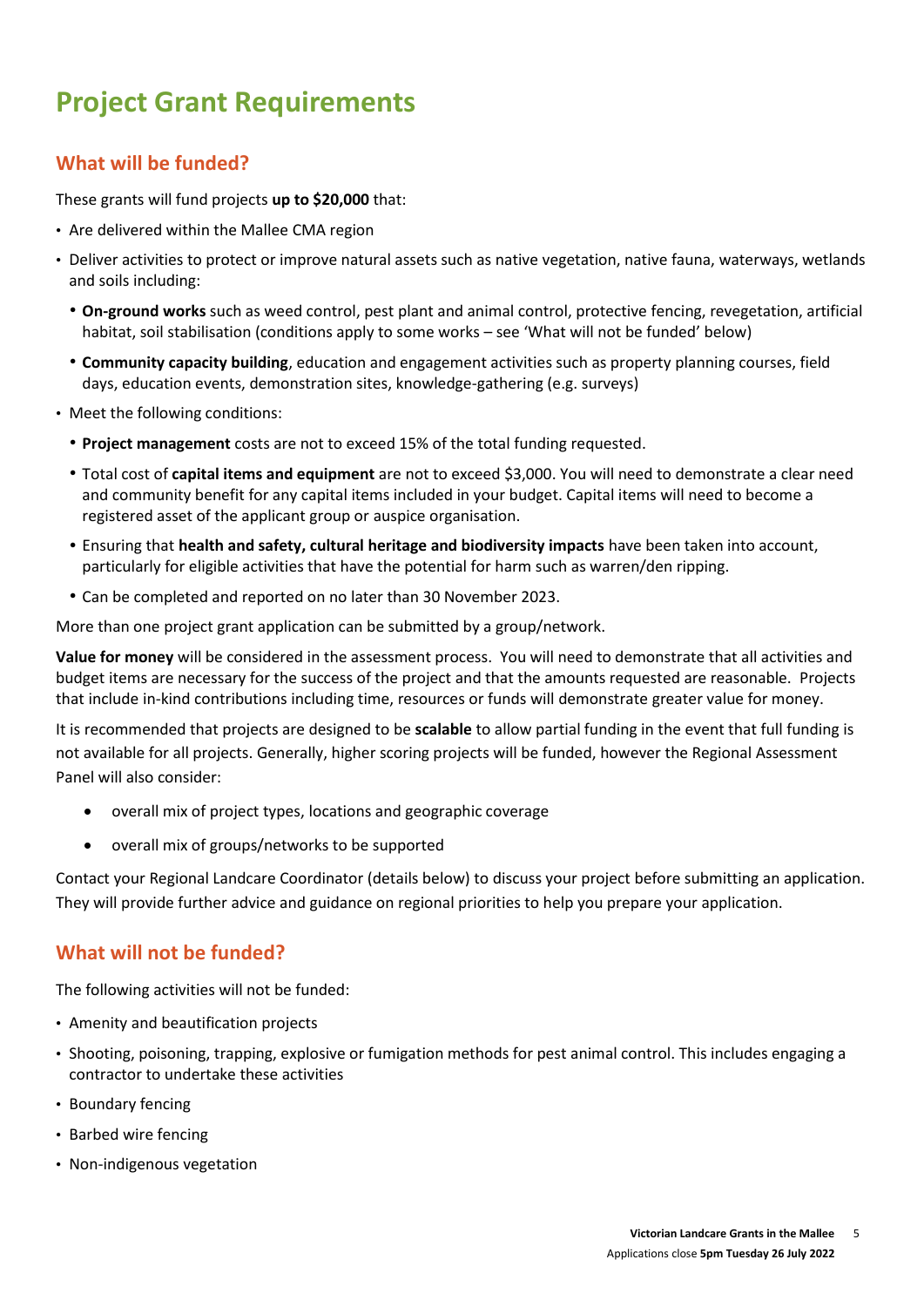- Vegetation corridors less than 10 metres wide. Minimum project width of 10 metres is required (minimum 10 metres from the top of the bank in riparian areas)
- Purchase of capital items over \$3,000
- Project management or administration costs that collectively total more than 15% of total funding requested
- Computers, laptops, and smartphones
- Purchase of goods for competitions, prizes, giveaways, vouchers, or alcohol
- Any other action of activity determined by the Regional Assessment Panel through the assessment process to be an inappropriate or unsuitable use of the funds.

#### **Project location and mapping**

Projects can be on private or public land in Victoria.

Applicants will need to map the location(s) of the on-ground component of their project, and label their project sites with a site ID, if working on more than one site. Applicants must attach the map to their application.

### **Aboriginal Cultural Heritage**

Aboriginal Cultural Heritage in Victoria including Aboriginal Intangible Heritage (traditional practices and knowledge), Aboriginal sites, places and objects are protected under the *Aboriginal Heritage Act 2006* and *Aboriginal Heritage Act Regulations 2018*. It is the responsibility of us, as the carers of the land, to respect, understand, and protect our Aboriginal Heritage.

It is recommended that applicants conduct an Aboriginal Cultural Heritage check early in the planning stage. This can be done through the relevant Registered Aboriginal Party or the Aboriginal Victoria Heritage Operations Team.

To determine if your planned project is within an identified area of cultural heritage sensitivity, you will need to look at the [online mapping tool,](https://achris.vic.gov.au/#/onlinemap) which can be found on the [Aboriginal Victoria website](https://www.vic.gov.au/aboriginalvictoria.html) under th[e Heritage section.](https://www.aboriginalvictoria.vic.gov.au/aboriginal-culture-and-heritage)

If your proposed project site is within an area of Cultural Heritage sensitivity, please refer to th[e Aboriginal Victoria](https://www.vic.gov.au/aboriginalvictoria.html)  [website](https://www.vic.gov.au/aboriginalvictoria.html) under the [Heritage section](https://www.aboriginalvictoria.vic.gov.au/aboriginal-culture-and-heritage) for further information.

If your project is not within an area of cultural heritage sensitivity, this does not guarantee there are no Aboriginal sites in the area – If an unregistered Aboriginal site is found during the delivery of your project, you must STOP IMMEDIATELY and contact Aboriginal Victoria on 1800 762 003.

For further guidance please follow th[e Aboriginal Cultural Heritage Guide.](https://www.landcarevic.org.au/assets/Uploads/Aboriginal-Cultural-Heritage-Guide-FINAL-Jan2020-Online.pdf) If a Cultural Heritage Permit is required, you may need to include budget in your grant application and allow 30 days to complete the permit process. For more information contact your Regional Landcare Coordinator, Registered Aboriginal Party or Aboriginal Victoria.

#### **Do I need to contribute towards my project's budget?**

You need to provide evidence of any funding you have gained from other sources and any in-kind contributions you will make to the project. This will help you to demonstrate that your project represents good value for money. Funding and in-kind contributions can include a combination of:

- Volunteer time dedicated to the project costed at \$40 per hour (including project planning, organising and delivery)
- In-kind support e.g. photocopying, loan of equipment (at no cost), donation of materials
- Staff time allocated to completing the project, where the salary comes from another source
- Funding from other sources e.g. donations, philanthropic grants program.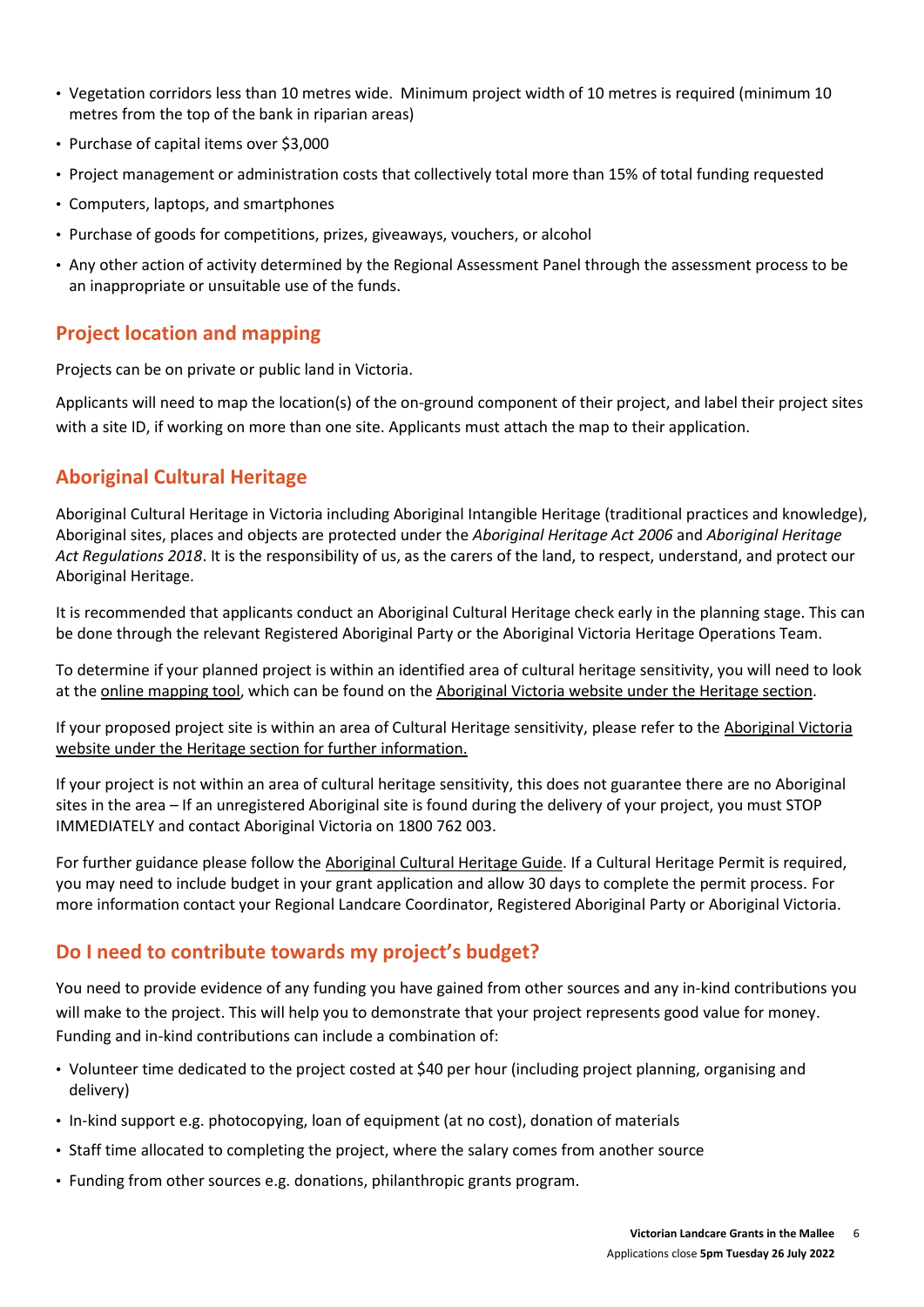# **Project assessment**

Project Grant applications will be assessed by a Regional Assessment Panel. This panel will consider the contribution a project makes in terms of:

- protection and restoration of land and environment in accordance with local and regional priorities
- community engagement and capacity-building
- demonstrated need and community benefit
- project design and group/network capacity to deliver
- value for money

More details are provided in Appendix 2 on page 10.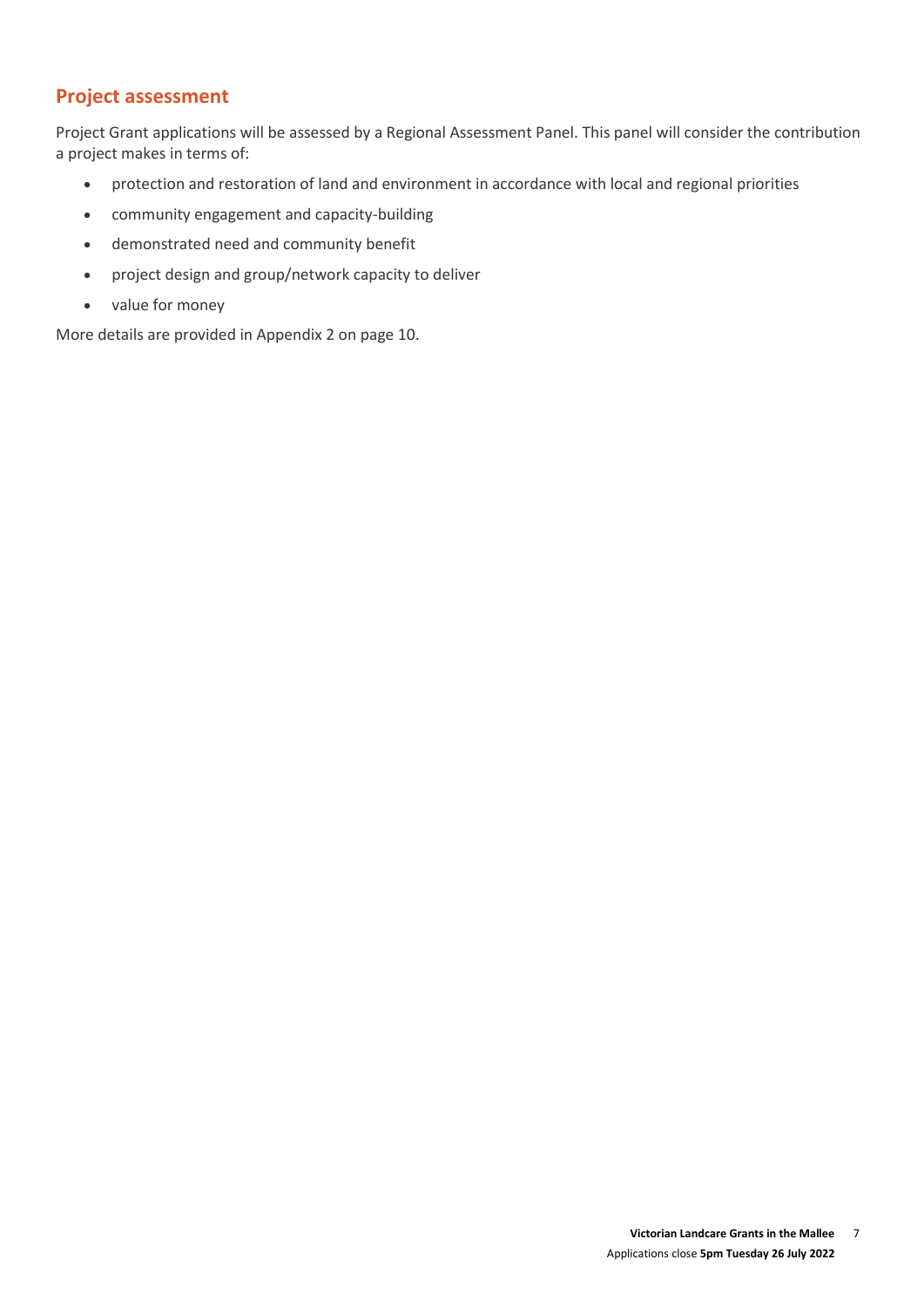# **How do I apply?**

Applications are to be submitted through the online grant application system called SmartyGrants. You can save your application and work on it until you are ready to submit it. We recommend that you start your application as early as possible.

Your online application can only be accessed by one set of login details. We recommend that you sign up to SmartyGrants with a generic group email, if you have one, and provide the email address and password to all individuals you wish to contribute to the application.

It is recommended that you use a computer with broadband internet access to complete your application. If you are using dial-up internet access you may find that information in your application is lost if the internet connection drops out. Computers with broadband internet are available for use at public libraries. Support in the use of computer and internet technology is also often available.

If internet connectivity is an issue in your area, a pdf of the application form can be supplied. Please contact the Regional Landcare Coordinator for your region to obtain the pdf. This will allow you to review the questions and prepare answers offline. Please note, the online form uses conditional logic, so only relevant questions will appear based on your responses, whereas the pdf contains all questions.

Hard-copy applications will not be accepted - applications must be submitted online. If working offline, you will need to copy and paste your prepared responses into the online application form to submit.

#### **APPLY HERE** <https://delwp.smartygrants.com.au/MALLEE2022VLG>

#### **Questions**

For any queries and to discuss your application please contact:

Nelson Burand-Hicks Regional Landcare Coordinator Mallee CMA Ph: 0427 540 468 Email: [Nelson.Burand-Hicks@malleecma.com.au](mailto:Nelson.Burand-Hicks@malleecma.com.au)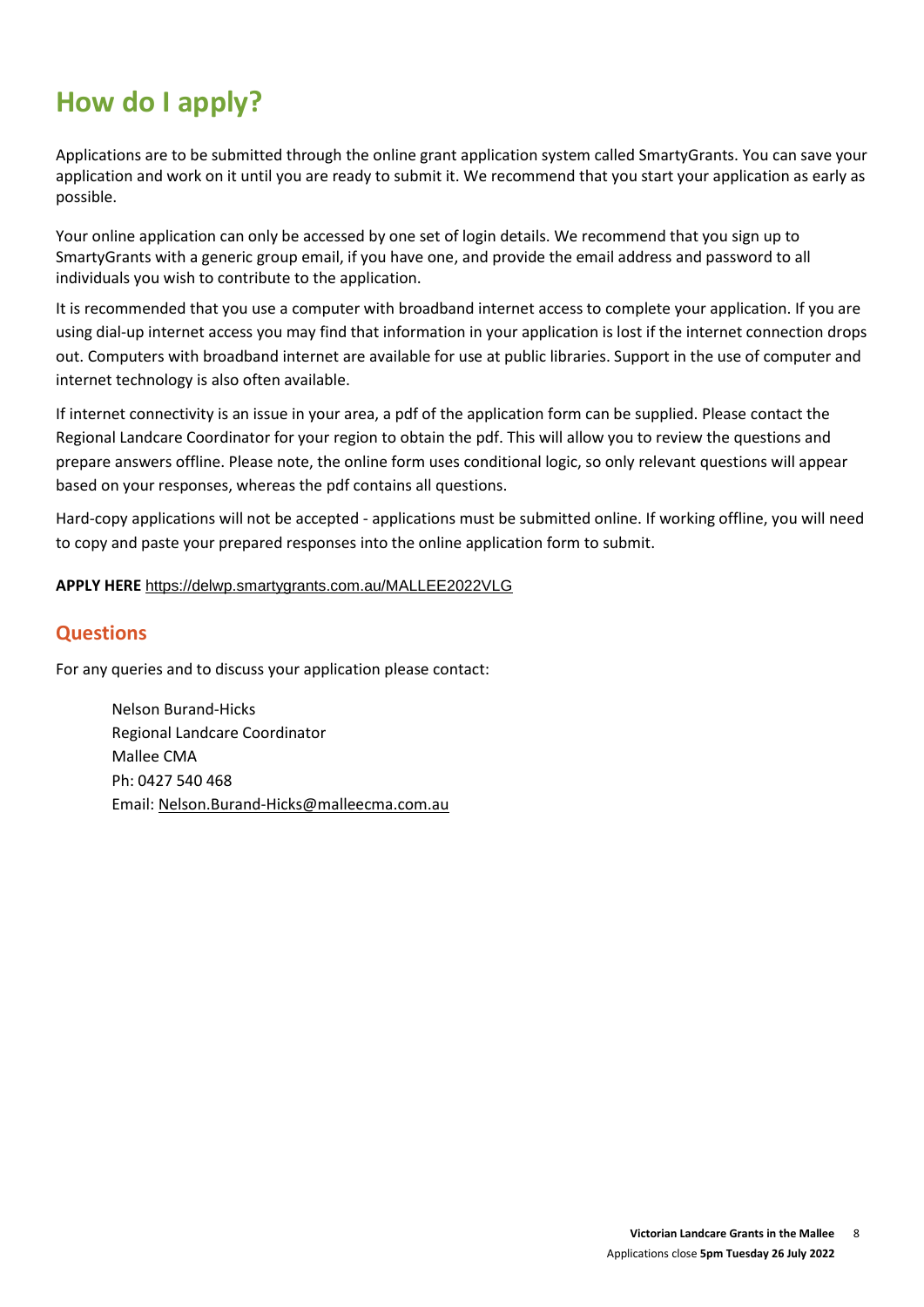# **Appendix 1: Useful information and resources**

# **Regional Catchment Strategy**

The [Mallee Regional Catchment Strategy](https://www.malleecma.com.au/wp-content/uploads/2019/07/MCMA-RCS-13-to-19.pdf) provides an integrated planning framework for managing land, water, and biodiversity resources, and sets out regional objectives and priorities for their protection and improvement. Applicants should design their projects to make clear contributions towards Regional Catchment Strategy objectives and priorities.

### **[Protecting Victoria's Environment –](https://www.environment.vic.gov.au/biodiversity/biodiversity-plan) Biodiversity 2037**

[Protecting Victoria's Environment –](http://www.environment.vic.gov.au/biodiversity/biodiversity-plan) Biodiversity 2037 is Victoria's plan to stop the decline of our native plants and animals and improve the natural environment, so it is healthy, valued and actively cared for. Find out more about how the plan is being implemented [here.](https://www.environment.vic.gov.au/biodiversity/Implementing-Biodiversity-2037)

**[Naturekit](https://www.environment.vic.gov.au/biodiversity/naturekit)** is a free online mapping and data exploration tool that displays biodiversity information and supports investment and management decisions to deliver Biodiversity 2037. It includes the **[Strategic Management Prospects](https://www.environment.vic.gov.au/biodiversity/natureprint)**  [\(SMP\)](https://www.environment.vic.gov.au/biodiversity/natureprint) decision support tool. SMP assesses the cost-effectiveness of landscape scale actions across Victoria and compares the benefit these actions will have for the species at each location, helping to inform priority actions. To do this, it combines evidence-based models for thousands of plant and animal habitats, major threats to their survival, and indicative costs of management. SMP can be a useful resource when considering the potential biodiversity benefits of landscape-scale management actions at a location.

### **Biodiversity Response Planning - Focus Landscapes**

Applicants are encouraged to consider the Focus Landscapes maps and fact sheets prepared by DELWP regional staff with stakeholders in 2020. Biodiversity Response Planning is an area-based planning approach to biodiversity conservation in Victoria.

Use the link below to locate your project in or near a Focus Landscape.

Fact Sheets are available that describe each Focus Landscape, including the species or communities that occur there, threats, and actions to take that will achieve the most outcomes for biodiversity in that landscape. Use the Fact Sheets to help design your project.

The Fact Sheets and Focus Landscapes Interactive Map can be found on th[e Biodiversity Response Planning](https://www.environment.vic.gov.au/biodiversity/working-together-for-biodiversity)  $-$ [Working together for](https://www.environment.vic.gov.au/biodiversity/working-together-for-biodiversity) biodiversity website.

### **Volunteering for Nature – Environmental Volunteering Plan**

The Volunteering for Nature – [Environmental Volunteering Plan](https://www.environment.vic.gov.au/environmental-volunteering/volunteering) (2018) addresses the opportunities, challenges and changing needs of the environmental volunteering sector to help volunteers do more for nature when, where and how it suits them.

### **Invasive Plants and Animals Policy Framework**

The [Invasive Plants and Animals Policy Framework](https://agriculture.vic.gov.au/biosecurity/protecting-victoria/legislation-policy-and-permits/invasive-plants-and-animals-policy-framework) represents the Victorian Government's approach to managing existing and potential invasive species across the state. The framework expands the Victorian Government's vision for what invasive species management can achieve for the Victorian community.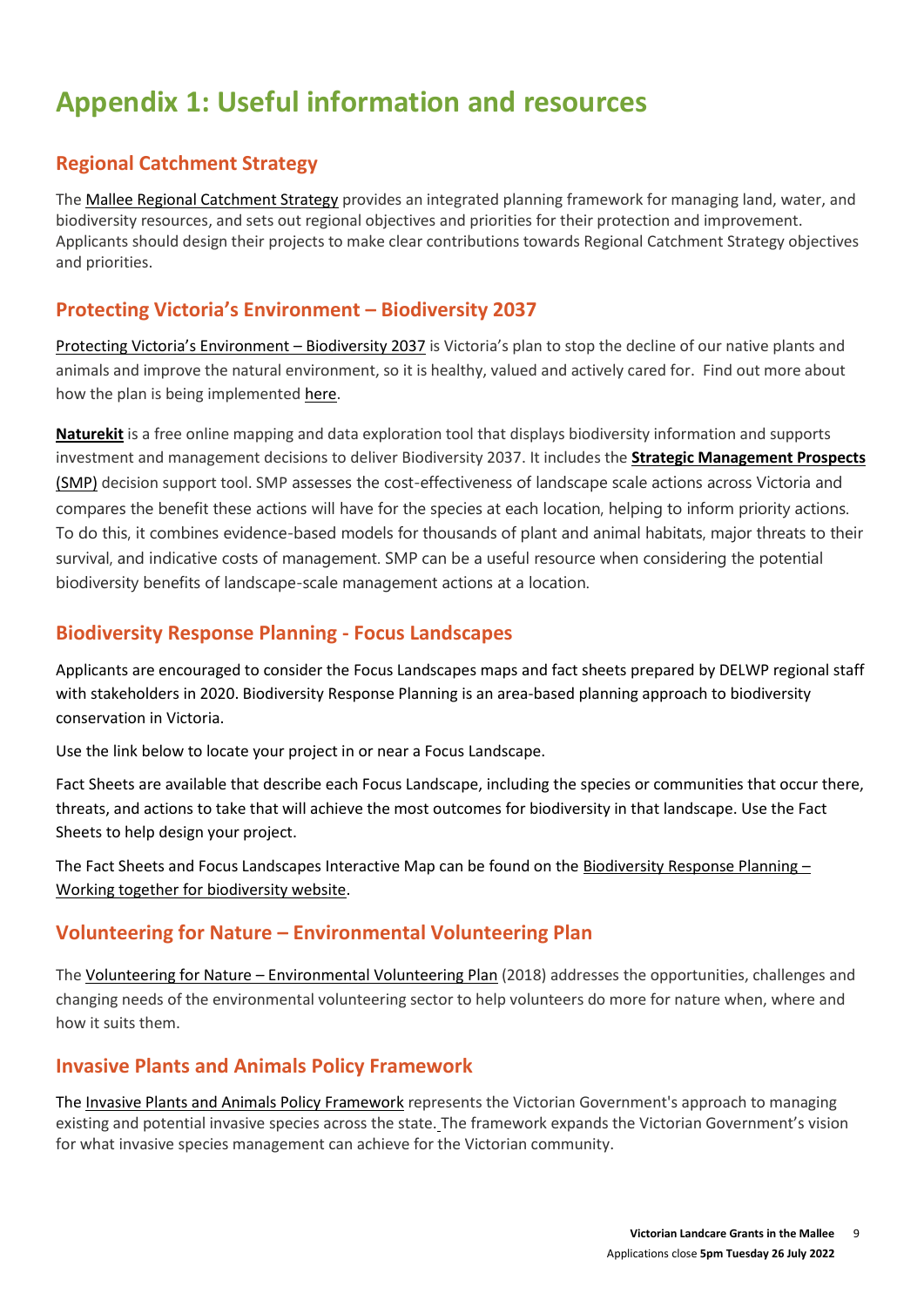### **Aboriginal Cultural Heritage Resources**

[Aboriginal Cultural Heritage Guide](http://www.landcarevic.org.au/assets/Uploads/Aboriginal-Cultural-Heritage-Guide-FINAL-Jan2020-Online.pdf)

[Cultural Heritage Sensitivity](http://www.aboriginalvictoria.vic.gov.au/cultural-heritage-sensitivity)

[Online Map Tool](https://achris.vic.gov.au/#/dashboard)

[Registered Aboriginal Parties](http://www.aboriginalheritagecouncil.vic.gov.au/victorias-current-registered-aboriginal-parties)

#### **Occupational Health and Safety**

You must have a safe system of work in place for your project to protect the health and safety of your group, volunteers, and anyone else on your project site.

You can find resources on OHS tailored to community groups on:

- [Victorian Landcare Gateway](http://www.landcarevic.org.au/resources/health-and-safety/)
- [Victorian Workcover Authority](https://www.worksafe.vic.gov.au/)

#### **Landowner and land manager support**

All projects that involve on-ground works will need support from the landowner or land manager.

Projects that involve events or community activities also require landowner approval.

If your project is on land owned or managed by more than one organisation or person, you will need support from each separate landowner or land manager.

**Public land** – including Parks Victoria, local council, and DELWP. For the grant application, a letter or email demonstrating in-principle support is sufficient. If your project is successful in receiving funding, you will need to seek formal approval before works start. Formal approval may take time – ensure you have taken this into account when designing your project. Check whether any permits are required and whether there will be a cost for this.

You need to provide evidence of land manager consent/support in your application. For advice about land manager consent please refer to relevant contacts for:

- parks and reserves contact **Parks Victoria** on 13 1963 or your local Parks Victoria staff
- **Crown land** contact DELWP on 136 186 or through your [local DELWP](file:///C:/Users/ed0N/AppData/Local/Microsoft/Windows/INetCache/Content.Outlook/V2GQZPR2/www2.delwp.vic.gov.au/communities-and-regions/regions-and-locations) office
- Local government reserves contact [planning staff for council](http://www.knowyourcouncil.vic.gov.au/)-owned land

**Private land** - you will need to list landowner details (name and address) in your application for all private properties where on-ground works will be taking place. If your application is successful, you will be required to confirm that you can provide, upon request, evidence of private landowner's consent for on-ground works to take place.

#### **Child Safe Standards**

New Child Safe Standards apply in Victoria. The Victorian Government has zero tolerance for child abuse and is committed to ensuring the safety of children and takes deliberate steps to protect children from physical, sexual, emotional, psychological, and cultural abuse, and neglect and create a culturally safe environment for all children.

Organisations operating in Victoria, including community‐based organisations, that provide service or facilities where children are involved are required to meet new Child Safe Standards from the beginning of 2017. More information on the child safe standards can be found on the [Commission for Children and Young People website.](https://ccyp.vic.gov.au/child-safety/being-a-child-safe-organisation/the-child-safe-standards/)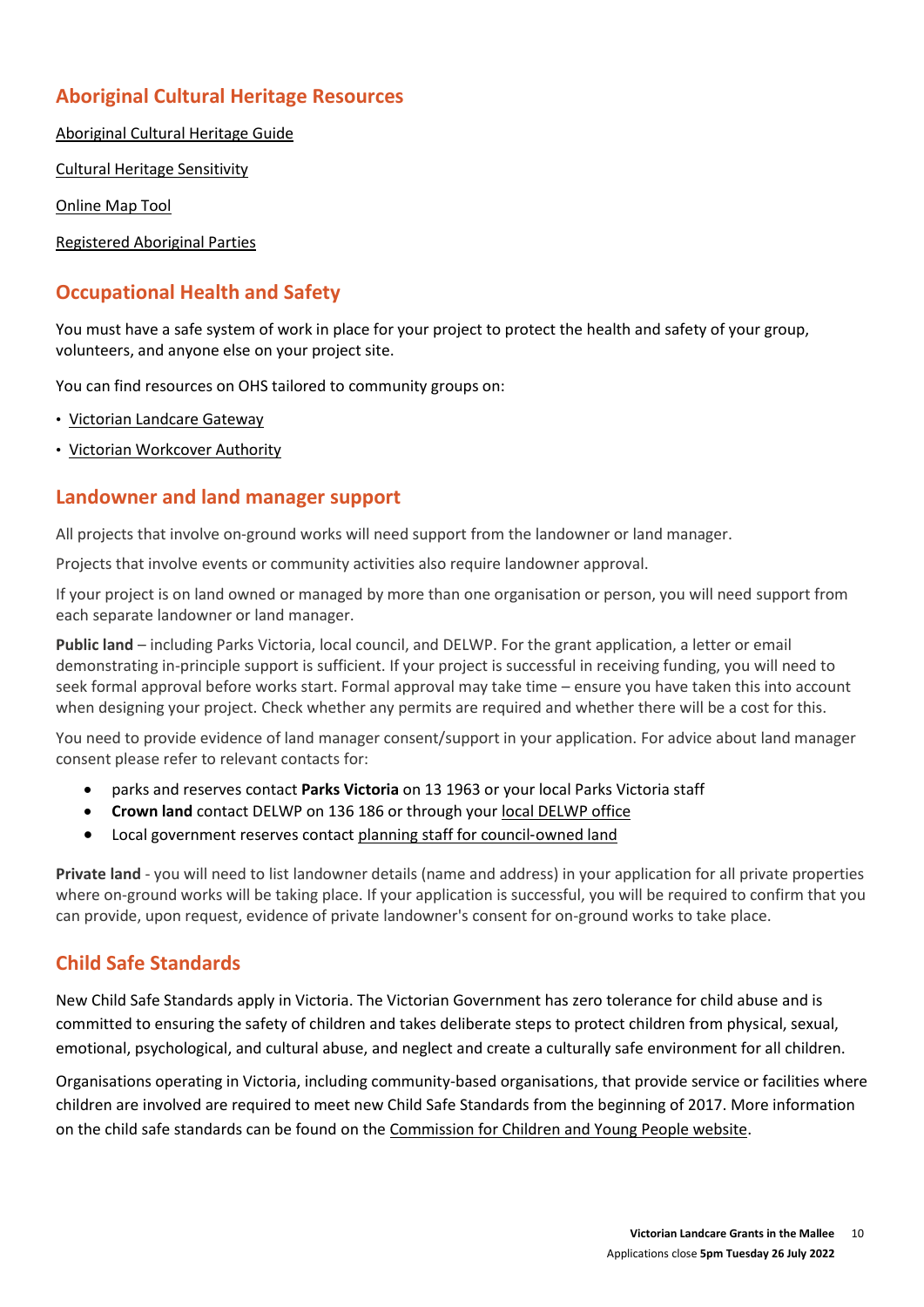### **Coronavirus (COVID-19)**

We ask that you continue to follow public health measures, advice and restrictions when planning and implementing your project. Stay informed at [coronavirus.vic.gov.au.](http://coronavirus.vic.gov.au/)

### **Do we need a sponsor (auspice)?**

Applicant organisations who do not meet the eligibility requirements, as stated in these guidelines, will need to partner with another organisation, known as an auspice, to act as a project sponsor organisation.

Applicant organisations will need approval from the sponsor organisation before applying for a Victorian Landcare Grant, as that organisation will be legally responsible for delivery and administering the grant on behalf of the applicant.

If your application is successful, the sponsor organisation will be required to sign the funding agreement and manage the grant funding.

#### **A sponsor organisation must:**

- be either an incorporated association registered with Consumer Affairs Victoria, a State Government/ statutory bodies/authority, or registered as a not-for-profit with the Australian Charities and Not for Profit Commission
- hold insurance sufficient to safeguard volunteers and participants involved in the funded activities, including public liability insurance of at least \$10 million and personal accident insurance
- approve of the project and be willing to take responsibility for the management and safety of the volunteers and participants involved in the funded activities
- sign the funding agreement and receive the grant payment
- be responsible for the delivery and reporting on the project

#### **Potential auspice organisations may include:**

- local governments
- state government agencies, e.g. Parks Victoria
- statutory authorities
- umbrella not-for-profit associations, e.g. Landcare Victoria Incorporated, or community networks in your area

Applicant organisations who meet all the eligibility criteria on their own do not require an auspice.

#### **Incorporation or registration to meet eligibility requirements**

Your organisation may become:

- affiliated wit[h Landcare Victoria Incorporated](http://www.lvi.org.au/) as a member group. For more information contact Landcare Victoria Incorporated on **P.** 9207 5527 **F.** 9207 5500 **E.** [info@lvi.org.au.](mailto:info@lvi.org.au)
- an incorporated association registered through [Consumer Affairs Victoria.](http://www.consumer.vic.gov.au/clubs-and-fundraising/incorporated-associations)
- registered as a not-for-profit organisation with the [Australian Charities and Not-for-profits Commission](https://www.acnc.gov.au/)
- an incorporated association registered through the [Office of the Registrar of Indigenous Corporations.](https://www.oric.gov.au/start-corporation/registration-options)

#### **GST**

The maximum grant available for a project is \$20,000 GST free.

All CMA payments require payment of GST to GST registered organisations.

*As an example, two groups apply for a \$20,000 grant.*

Group A is not registered for GST and Group B is registered for GST. Group A will invoice the CMA and receive \$20,000. Group B will invoice the CMA for \$22,000 (inc. GST) and claim a GST credit back through the ATO.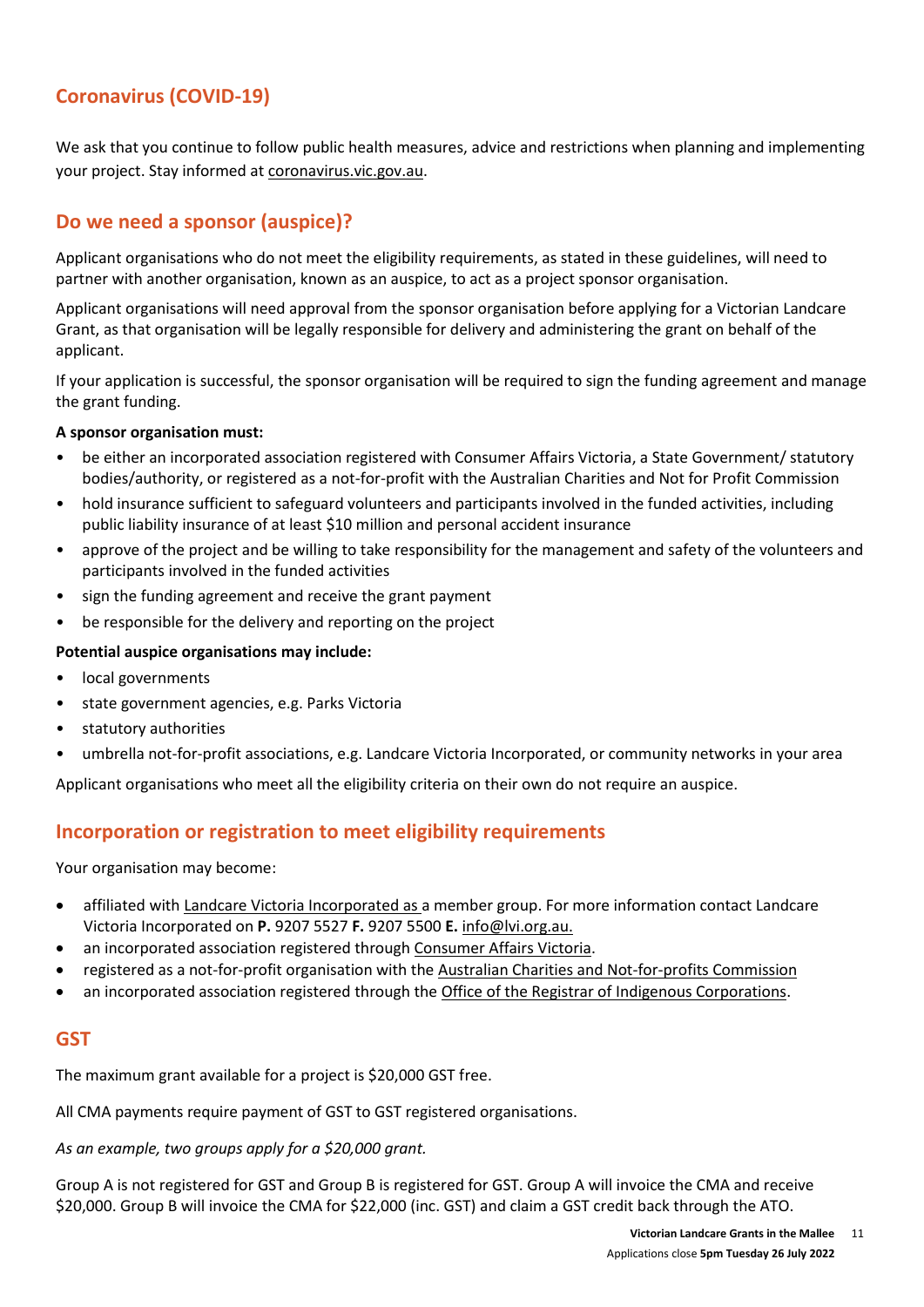A group or network will need to work out the costs of the project that need to be funded by the grant (to a maximum of \$20,000). This may include taxable supply items such as plants and materials which include a GST charge. In the project budget you will need to include each item for which you are requesting grant funding and its total cost.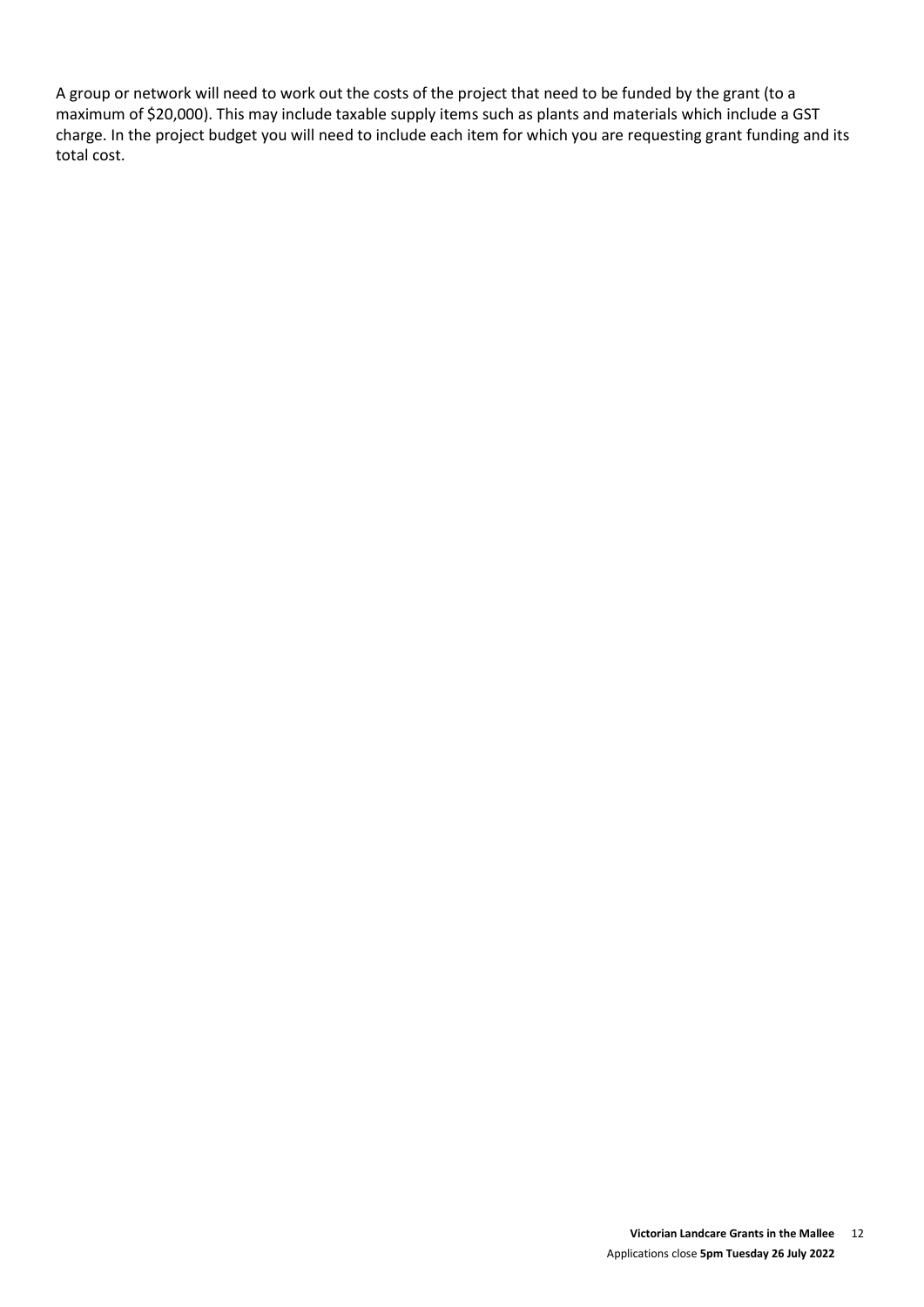# **Appendix 2: How will applications be assessed?**

Eligible Project Grant applications will be assessed by a Regional Assessment Panel against the criteria below.

#### **Assessment criteria**

#### **Table 1. Assessment Criteria Project Grants**

| <b>Criteria</b>                                      | Value | <b>Description</b>                                                                                                                                                                                                                                                                                                                                                                                   |
|------------------------------------------------------|-------|------------------------------------------------------------------------------------------------------------------------------------------------------------------------------------------------------------------------------------------------------------------------------------------------------------------------------------------------------------------------------------------------------|
| Land and environment<br>outcome                      | 20%   | The extent to which the project contributes to protection and restoration<br>of land and environment.                                                                                                                                                                                                                                                                                                |
| <b>Community engagement</b><br>and capacity building | 20%   | The extent to which the project engages and builds on the capacity of the<br>group and/or volunteers and/or Traditional Owners and Aboriginal<br>Victorians and/or land managers and/or broader community.                                                                                                                                                                                           |
| Demonstrated need and<br>community benefit           | 20%   | Alignment with a natural resource management strategy or plan or other<br>statement identifying the need for this project or activity and the<br>community benefit to be delivered by the project. The extent to which the<br>project contributes to local and regional priorities as set out in the Regional<br>Catchment Strategy.                                                                 |
| Project design and<br>group/network capacity         | 20%   | The capacity of group/network to plan and deliver the project including<br>group resources and technical feasibility of the project. Priority will be<br>given to eligible projects that are well-planned and achievable. The track<br>record of the applicant group in delivery of projects including accurate and<br>timely reporting, mapping of outputs and communication will be<br>considered. |
| Value for money                                      | 20%   | The budget demonstrates that the application represents good value for<br>money, including realistic costs and a clear justification for requested<br>budget items.                                                                                                                                                                                                                                  |

In addition to the above criteria, the Regional Assessment Panel will also consider:

- overall mix of project types, locations and geographic coverage
- overall mix of groups/networks to be supported

# **What happens after applications close?**

#### **Assessment process**

The Regional Assessment Panel will assess your application based on the information received in your application.

The panel may decide to recommend partial funding of some project and support grants.

If you apply for more than one project and one of your projects is funded, preference may then be given to unfunded applicants over your other projects.